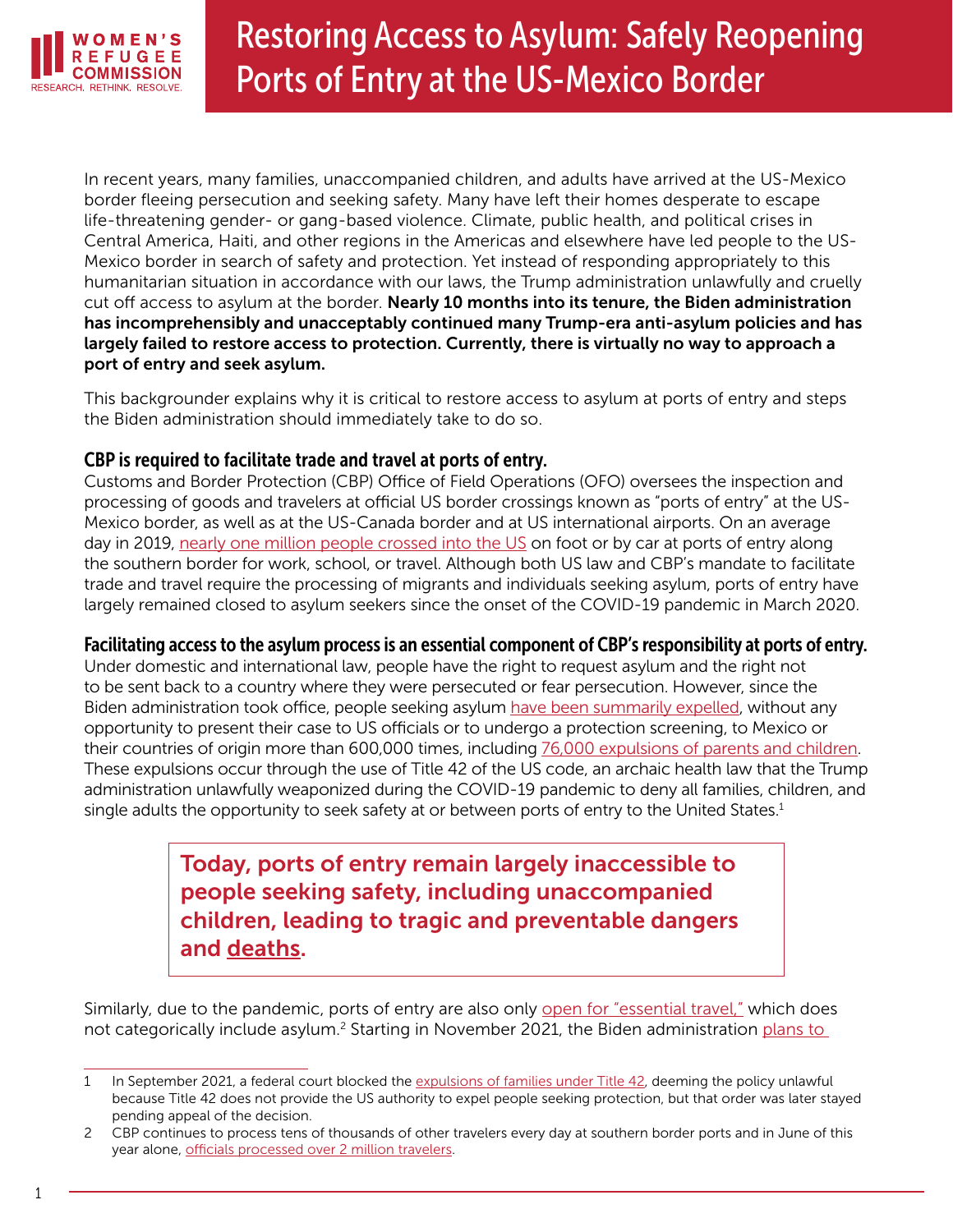[reopen land ports of entry](https://www.nytimes.com/2021/10/12/us/politics/us-canada-mexico-borders-open.html) for vaccinated travelers engaged in non-essential travel. It is not yet clear whether people who are seeking asylum (including those who are vaccinated) will continue to be denied access to ports of entry once this change occurs. Today, ports of entry remain largely inaccessible to people seeking safety, including unaccompanied children, $<sup>3</sup>$  leading to tragic and</sup> preventable dangers and deaths.

To build a ["fair, orderly, and humane" system](https://www.whitehouse.gov/briefing-room/statements-releases/2021/07/27/fact-sheet-the-biden-administration-blueprint-for-a-fair-orderly-and-humane-immigration-system/) as the Biden administration promised, US land ports of entry must be open and accessible to people seeking protection. This can happen even during the ongoing COVID-19 pandemic by following common-sense public health measures recommended by experts.

## There is no "right" or "wrong" way to seek asylum at the US southern border.

To be eligible for asylum, an applicant must [meet the definition of refugee](https://www.law.cornell.edu/uscode/text/8/1101) according to the Immigration and Nationality Act (INA); they must be outside of and unable to return to their home country because of persecution or a well-founded fear of persecution on account of race, religion, nationality, membership in a particular social group, or political opinion.

Often, migration between ports of entry is erroneously referred to as "irregular" or "illegal"—however, US law and international treaties clearly state that people can seek asylum regardless of how they entered [the country](https://www.govinfo.gov/content/pkg/USCODE-2015-title8/pdf/USCODE-2015-title8-chap12-subchapII-partI-sec1158.pdf). In fact, an individual can be anywhere within the US and exercise the right to apply for asylum. Put simply, the way individuals arrive has no bearing on their legal right to request asylum.

## Limiting access to asylum at ports of entry drives people to cross the southern border between ports along more dangerous routes.

Department of Homeland Security's Office of Inspector General (OIG) investigations have found that when CBP routinely turns away people attempting to cross at ports of entry, the number of asylum seekers who choose to [cross between ports](https://www.oig.dhs.gov/sites/default/files/assets/2018-10/OIG-18-84-Sep18.pdf) increases. Because of current policies, individuals seeking asylum are forced to cross cartel-controlled terrain, [walk through deserts,](https://www.hrw.org/sites/default/files/media_2021/09/Extreme Heat and US Border Policies Letter to the Biden Administration%2C 09.15.21.pdf) or swim across the Rio Grande, risking violence, heat stroke, or drowning—something they should never have to do simply to ask for asylum. ["Prevention through deterrence"](https://immigrationimpact.com/2021/04/02/immigrants-coming-to-the-border-deterrence-policies/#.YWbv-9rMI2w) policies fail to provide safe pathways to request protection and contribute to the *unnecessary and rising rates of migrant deaths*.

# Previous administrations have routinely violated domestic and international law by turning individuals away from ports of entry or otherwise limiting their access to ports.

Under the Obama administration, an unlawful practice known as "metering," or a daily limit on asylum applications, was first implemented when, following the devastating 2010 earthquake, Haitians began arriving in Tijuana, Mexico, seeking to request asylum in the United States at the port of entry. Then in 2018, under the Trump administration, [metering became an extensive, border-wide](https://www.oig.dhs.gov/sites/default/files/assets/2020-10/OIG-21-02-Oct20.pdf) [practice](https://www.oig.dhs.gov/sites/default/files/assets/2020-10/OIG-21-02-Oct20.pdf). CBP violates domestic and international law by failing to inspect people seeking asylum at ports of entry and immediately turning them back to Mexico. According to a September 2021 federal ruling, [metering violates due process under the US Constitution](https://www.americanimmigrationcouncil.org/sites/default/files/litigation_documents/challenging_custom_and_border_protections_unlawful_practice_of_turning_away_asylum_seekers_summary_judgement_order.pdf) and "punishes" individuals who attempt to enter through ports of entry.

## Inaccessible ports of entry violate refugee law and deny individuals their right to seek asylum.

Today, no process exists to allow families and adults seeking protection to enter the US through ports of entry, as they are legally entitled to do. For about five months earlier this year, two

<sup>3</sup> Although the Biden administration exempted unaccompanied children from Title 42 expulsions, unaccompanied children often lack access to ports of entry, resulting in their crossing the US-Mexico border along more dangerous routes. In August 2021, [more than 18,000 unaccompanied children were apprehended b](https://www.cbp.gov/newsroom/stats/southwest-land-border-encounters)y Border Patrol and just over 300 children were processed at ports of entry during that same period.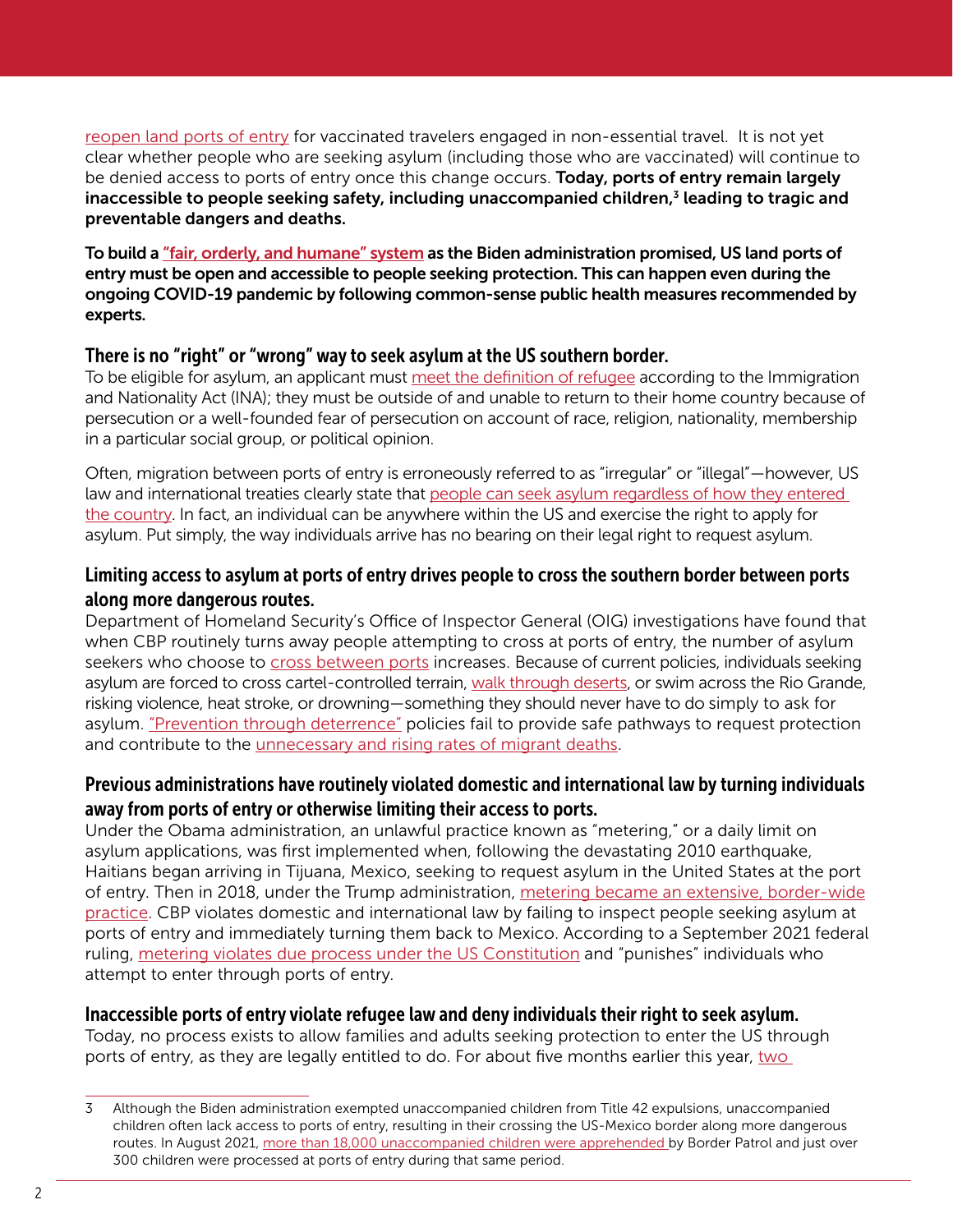[exemption processes to Title 42 expulsions](https://elpasomatters.org/2021/09/07/vulnerable-migrants-will-no-longer-be-exempt-from-rapid-expulsion-at-the-border/) facilitated the processing of a limited number of particularly vulnerable asylum seekers into the country. Yet, in addition to still not facilitating full access to asylum, only providing small numbers of individuals their right to seek asylum creates [security challenges for people seeking protection](https://www.humanrightsfirst.org/sites/default/files/HumanRightsTravesty_FINAL.pdf) and those assisting on the ground. The UN Refugee Agency (UNHCR) has called for the full restoration of the US asylum system numerous times, emphasizing that "[[g\]uaranteed access to safe territory and the prohibition of pushbacks of](https://www.unhcr.org/en-us/news/press/2021/5/60a687764/statement-attributable-un-high-commissioner-refugees-filippo-grandi-need.html)  [asylum-seekers](https://www.unhcr.org/en-us/news/press/2021/5/60a687764/statement-attributable-un-high-commissioner-refugees-filippo-grandi-need.html) are core precepts of the 1951 Refugee Convention and refugee law."

# RECOMMENDATIONS: A well-managed border necessarily includes ports of entry that are open and accessible for people seeking asylum.

## The Biden administration should:

## Restore access to asylum at the border, including at ports of entry, following public health recommendations:

Since the beginning of the COVID-19 pandemic, [public health experts](https://www.publichealth.columbia.edu/research/program-forced-migration-and-health/july-2021-letter-hhs-secretary-becerra-and-cdc-director-walensky-title-42-order) have objected and widely [discredited restricting access to asylum at ports of entry](https://www.publichealth.columbia.edu/node/76271) as a legitimate public health measure. Public health experts have [recommended effective safeguards](https://www.publichealth.columbia.edu/public-health-now/news/public-health-experts-issue-recommendations-protect-public-health-and-lives-asylum-seekers) that should be implemented to mitigate the risk of COVID-19, including guidance that many other countries have put into place for individuals seeking protection and that the US currently uses for other travel, such as social distancing and wearing facial coverings. The Biden administration should [cease the use of illegal and](https://www.politico.com/f/?id=0000017c-4c4a-dddc-a77e-4ddbf3ae0000)  [inhumane Title 42 expulsions](https://www.politico.com/f/?id=0000017c-4c4a-dddc-a77e-4ddbf3ae0000) at the border and restart lawful processing with COVID-19 mitigation measures, including at ports of entry.

## Transparently build capacity to process people seeking protection at ports of entry while ensuring no one is metered or turned back at the border:

The Biden administration must immediately begin to transparently restore access to asylum at ports of entry and work with humanitarian organizations and legal service providers to ensure that individuals' rights are respected. CBP must not resort to [unlawful turnbacks, metering, or](https://www.americanimmigrationcouncil.org/sites/default/files/litigation_documents/challenging_custom_and_border_protections_unlawful_practice_of_turning_away_asylum_seekers_summary_judgement_order.pdf)  [queue management](https://www.americanimmigrationcouncil.org/sites/default/files/litigation_documents/challenging_custom_and_border_protections_unlawful_practice_of_turning_away_asylum_seekers_summary_judgement_order.pdf) at ports of entry. Instead, it must fully utilize its current processing capacity and implement measures to re-prioritize and sustainably and rapidly ramp up its ability to process migrants and individuals seeking protection.4 The memorandum and guidance formalizing [metering](https://www.oig.dhs.gov/sites/default/files/assets/2020-10/OIG-21-02-Oct20.pdf)  [at ports of entry should be repealed,](https://www.oig.dhs.gov/sites/default/files/assets/2020-10/OIG-21-02-Oct20.pdf) and DHS and the Department of State (DOS) must prioritize working with Mexican immigration authorities to ensure that people are not blocked from ports of entry and are able to safely approach the border.

## Work with humanitarian and international stakeholders to effectively communicate asylum policy changes:

To build trust and prevent further chaos or life-threatening situations, the Biden administration must collaborate with humanitarian and international stakeholders as it develops and implements its plans to restore access to the US asylum system at the border. Humanitarian and legal nongovernmental organizations aiding migrants and individuals seeking protection at the US-Mexico border must be able to prepare and plan accordingly for forthcoming policy developments and can help mitigate the spread of misinformation or potential exploitation of migrants by smugglers or other bad actors.

<sup>4</sup> Since the start of metering in 2016, CBP's own statistics illustrate that OFO's capacity for processing of individuals deemed inadmissible—including people seeking protection—has been artificially deflated. [Migration Crisis Action](https://www.judiciary.senate.gov/imo/media/doc/McAleenan Responses to Questions for the Record.pdf)  [Team](https://www.judiciary.senate.gov/imo/media/doc/McAleenan Responses to Questions for the Record.pdf) (MCAT) reports from 2019 suggest that when operating at just 75 percent capacity to account for emerging needs, ports had the physical capacity daily to receive over 750 individuals seeking asylum borderwide. However, in the month of October 2016, CBP processed 20,524 individuals without documents at ports of entry, an average of 662 people per day, compared to just 10,030 processed in December 2018, an average of 324 per day.